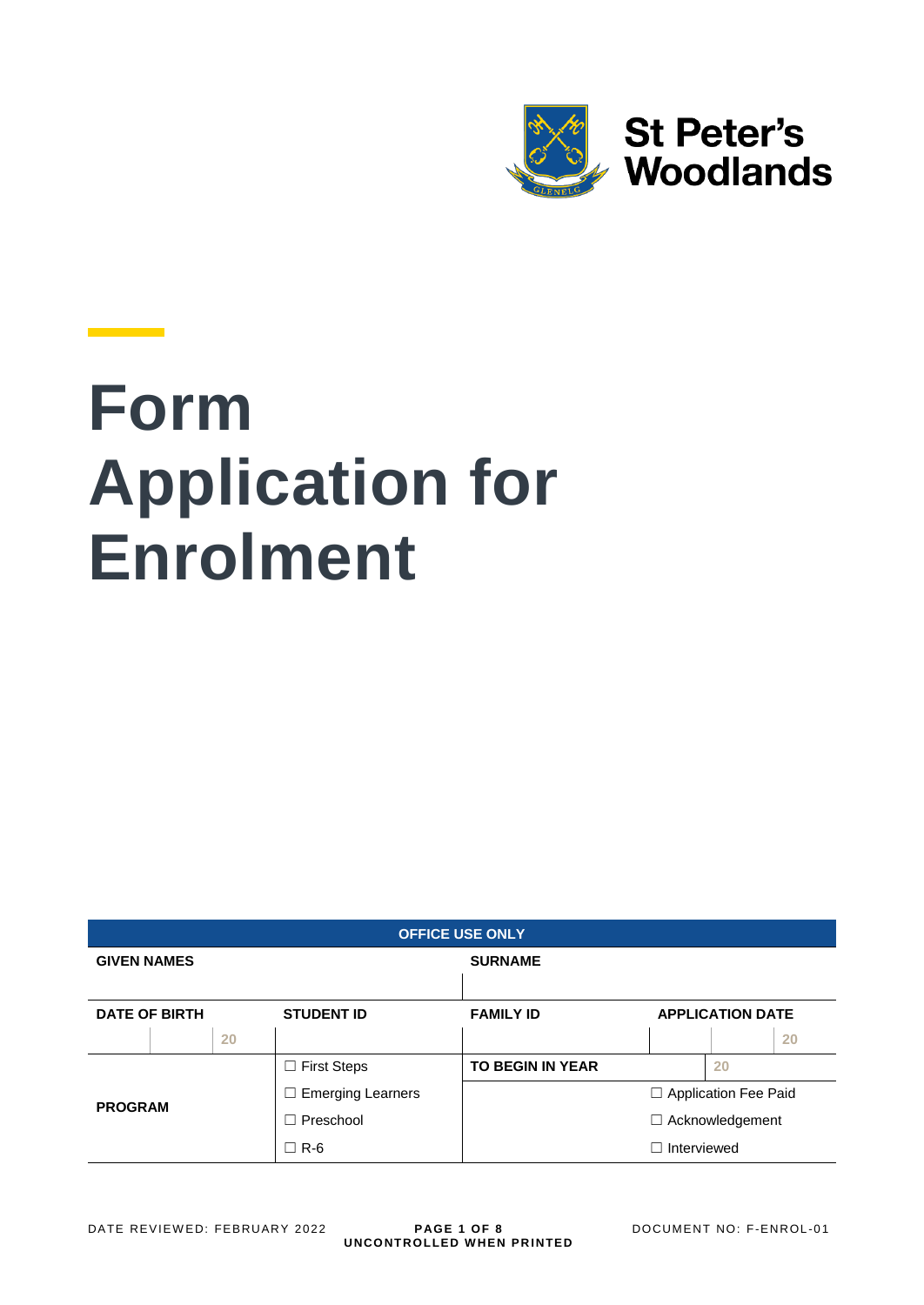FORM APPLICATION FOR ENROLMENT

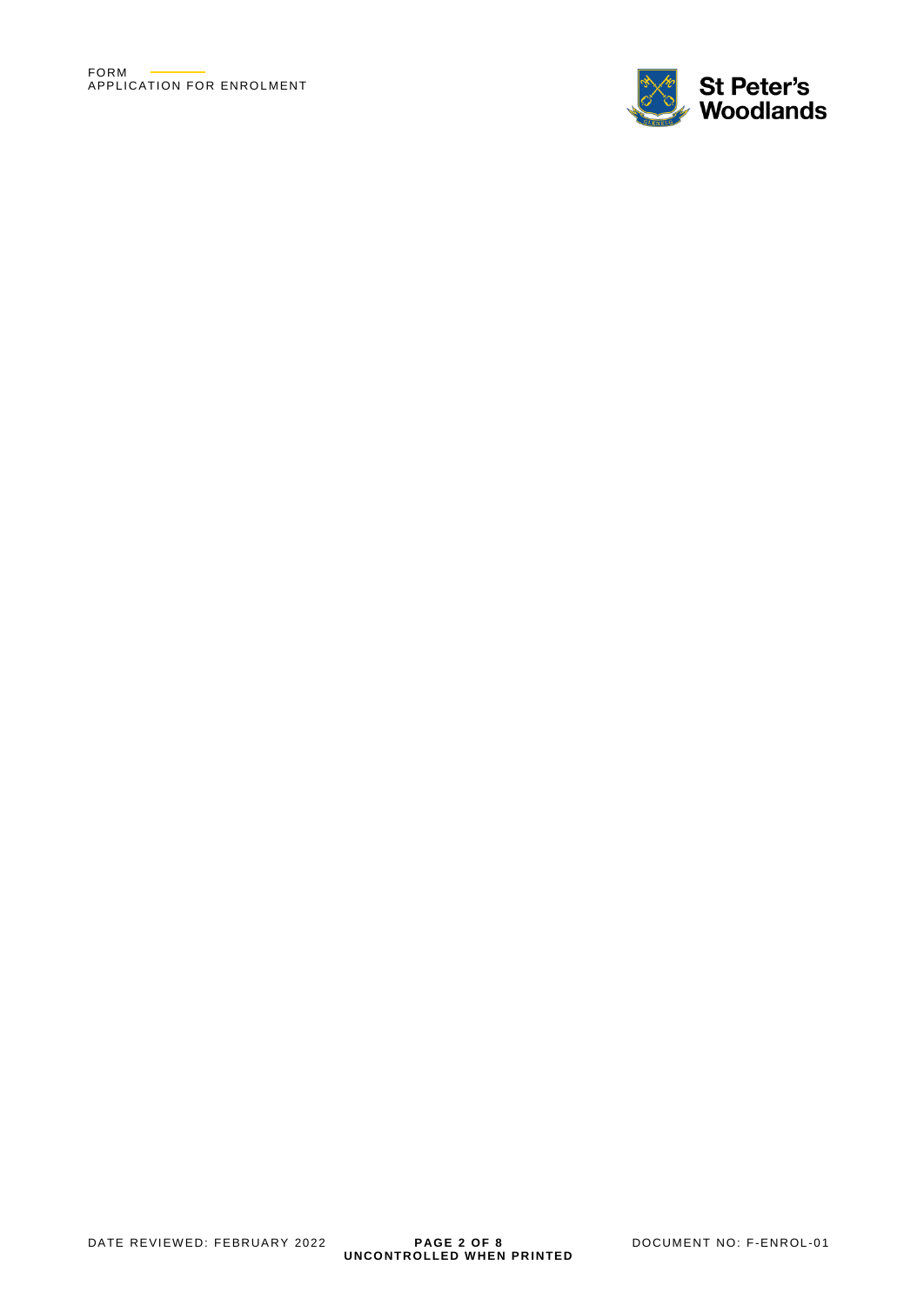# **1. Student Identity Details**



| <b>ENROLLING STUDENT</b>                                                                                                                     |   |                             |                                                |                |                 |  |
|----------------------------------------------------------------------------------------------------------------------------------------------|---|-----------------------------|------------------------------------------------|----------------|-----------------|--|
| <b>SURNAME</b>                                                                                                                               |   |                             | <b>GIVEN NAMES</b>                             |                |                 |  |
|                                                                                                                                              |   |                             |                                                |                |                 |  |
| <b>DATE OF BIRTH</b>                                                                                                                         |   | <b>GENDER</b>               | <b>KNOWN AS</b> (if different from given name) |                |                 |  |
|                                                                                                                                              | M | F                           |                                                |                |                 |  |
| <b>RESIDENTIAL ADDRESS</b>                                                                                                                   |   |                             | <b>SUBURB</b>                                  |                | <b>POSTCODE</b> |  |
| <b>MAILING ADDRESS (if different)</b>                                                                                                        |   |                             | <b>SUBURB</b>                                  |                | <b>POSTCODE</b> |  |
| <b>COUNTRY OF BIRTH</b><br><b>CITIZENSHIP</b>                                                                                                |   | <b>MAIN LANGUAGE SPOKEN</b> |                                                |                |                 |  |
| <b>RESIDENCY INFORMATION</b>                                                                                                                 |   |                             |                                                |                |                 |  |
| $\Box$ Australian Citizen                                                                                                                    |   | <b>Permanent Resident</b>   | $\Box$ Visa state type:                        |                |                 |  |
| <b>RELIGIOUS AFFILIATION</b> (if applicable)                                                                                                 |   |                             | <b>PARISH</b> (if applicable)                  |                |                 |  |
|                                                                                                                                              |   |                             |                                                |                |                 |  |
| DOES THIS PERSON IDENTIFY AS AN ABORIGINAL OR TORRES STRAIT ISLANDER?                                                                        |   |                             |                                                |                |                 |  |
| $\Box$ Aboriginal                                                                                                                            |   | ⊥ Torres Strait Islander    |                                                | $\Box$ Neither |                 |  |
| <b>Additional Education Needs</b><br>2.                                                                                                      |   |                             |                                                |                |                 |  |
| IF YOU ANSWER 'YES' TO EITHER OF THE BELOW QUESTIONS, PLEASE GIVE BRIEF DETAILS<br>AND PROVIDE COPIES OF REPORTS AND RELEVANT DOCUMENTATION. |   |                             |                                                |                |                 |  |
| DOES YOUR CHILD HAVE ANY LEARNING OR PHYSICAL NEEDS THAT NEED TO BE SUPPORTED<br>FOR THEM TO BE SUCCESSFUL AT SCHOOL?                        |   |                             |                                                |                |                 |  |
| $\Box$ Yes                                                                                                                                   |   |                             | $\square$ No                                   |                |                 |  |
| Details:                                                                                                                                     |   |                             |                                                |                |                 |  |
|                                                                                                                                              |   |                             |                                                |                |                 |  |
|                                                                                                                                              |   |                             |                                                |                |                 |  |

| <b>HAS YOUR CHILD EVER BEEN UNDER THE CARE OF A SPECIALIST?</b> |      |  |  |  |  |  |
|-----------------------------------------------------------------|------|--|--|--|--|--|
| ∣ ∣ Yes                                                         | ` No |  |  |  |  |  |
| Details:                                                        |      |  |  |  |  |  |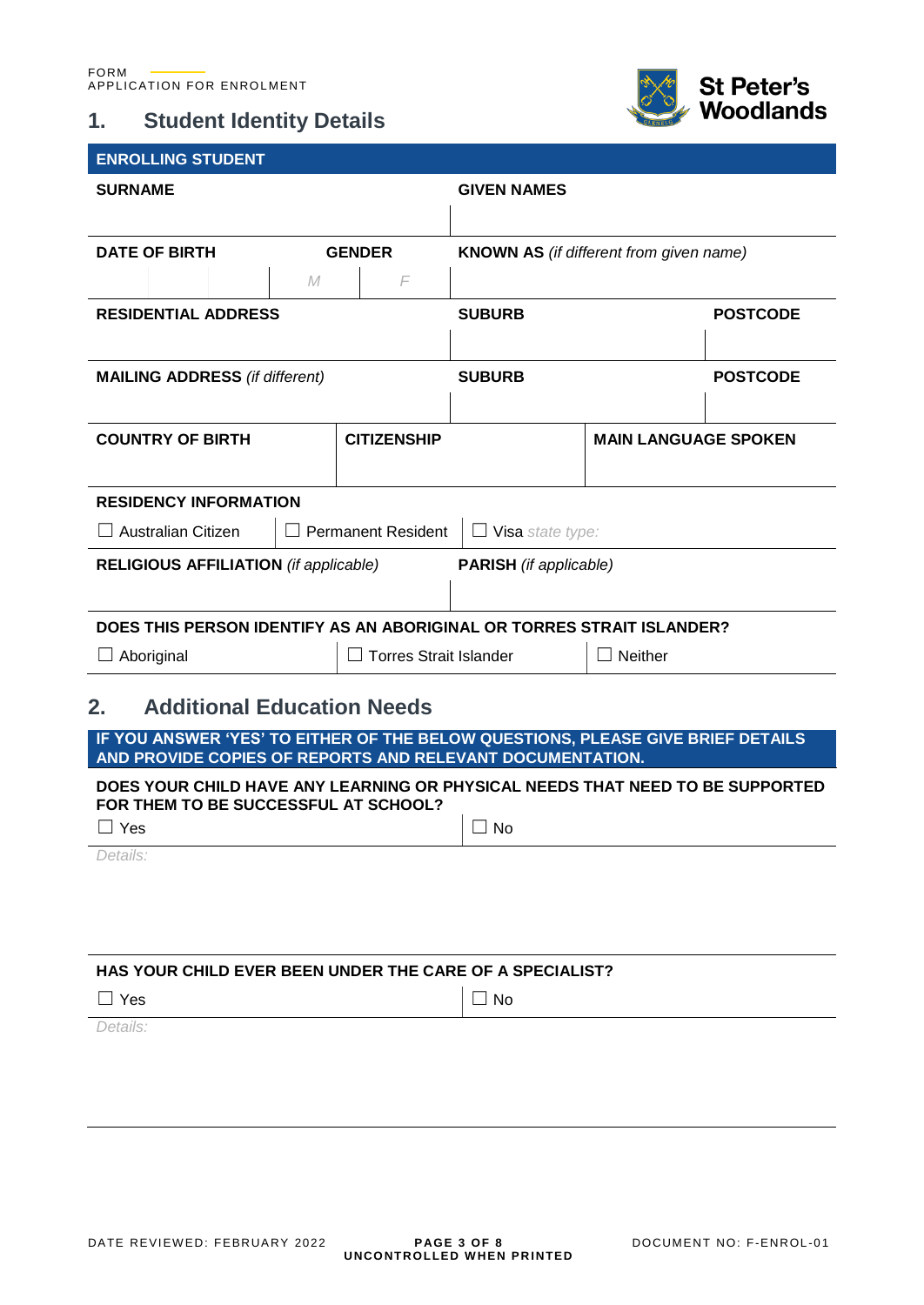



| <b>CAREGIVER A (usually mother)</b>                                   |        |                                  |                                                |                             |                   |
|-----------------------------------------------------------------------|--------|----------------------------------|------------------------------------------------|-----------------------------|-------------------|
| <b>TITLE</b> (eg Mr, Mrs, Ms, Dr)                                     |        | <b>RELATIONSHIP TO THE CHILD</b> |                                                |                             |                   |
|                                                                       | Mother | Father                           | Other (state)                                  |                             |                   |
| <b>SURNAME</b>                                                        |        |                                  | <b>GIVEN NAMES</b>                             |                             |                   |
|                                                                       |        |                                  |                                                |                             |                   |
| <b>DATE OF BIRTH</b>                                                  |        | <b>GENDER</b>                    | <b>KNOWN AS</b> (if different from given name) |                             |                   |
|                                                                       | M      | F                                |                                                |                             |                   |
| <b>RESIDENTIAL ADDRESS</b>                                            |        |                                  | <b>SUBURB</b>                                  |                             | <b>POSTCODE</b>   |
|                                                                       |        |                                  |                                                |                             |                   |
| <b>MAILING ADDRESS</b> (if different)                                 |        |                                  | <b>SUBURB</b>                                  |                             | <b>POSTCODE</b>   |
|                                                                       |        |                                  |                                                |                             |                   |
| <b>MOBILE PHONE</b>                                                   |        |                                  | <b>HOME PHONE</b>                              |                             | <b>WORK PHONE</b> |
|                                                                       |        |                                  |                                                |                             |                   |
| <b>EMAIL</b>                                                          |        |                                  |                                                |                             |                   |
|                                                                       |        |                                  |                                                |                             |                   |
| <b>OCCUPATION</b>                                                     |        |                                  | <b>EMPLOYER</b>                                |                             |                   |
|                                                                       |        |                                  |                                                |                             |                   |
| <b>COUNTRY OF BIRTH</b>                                               |        | <b>CITIZENSHIP</b>               |                                                | <b>MAIN LANGUAGE SPOKEN</b> |                   |
|                                                                       |        |                                  |                                                |                             |                   |
| <b>RESIDENCY INFORMATION</b>                                          |        |                                  |                                                |                             |                   |
| Australian Citizen                                                    |        | <b>Permanent Resident</b>        | $\Box$ Visa state type:                        |                             |                   |
| <b>RELIGIOUS AFFILIATION</b> (if applicable)                          |        |                                  | <b>PARISH</b> (if applicable)                  |                             |                   |
|                                                                       |        |                                  |                                                |                             |                   |
| DOES THIS PERSON IDENTIFY AS AN ABORIGINAL OR TORRES STRAIT ISLANDER? |        |                                  |                                                |                             |                   |
| Aboriginal                                                            |        | Torres Strait Islander           |                                                | Neither                     |                   |
| PLEASE COMPLETE IF THIS PERSON IS AN OLD SCHOLAR                      |        |                                  |                                                |                             |                   |
| WHICH SCHOOL DID THIS PERSON ATTEND?                                  |        |                                  |                                                |                             |                   |
| Woodlands                                                             |        | St Peter's Glenelg               |                                                | St Peter's Woodlands        |                   |
| <b>LAST YEAR ATTENDING THIS SCHOOL</b>                                |        |                                  | <b>SURNAME/MAIDEN NAME WHEN ATTENDING</b>      |                             |                   |
|                                                                       |        |                                  |                                                |                             |                   |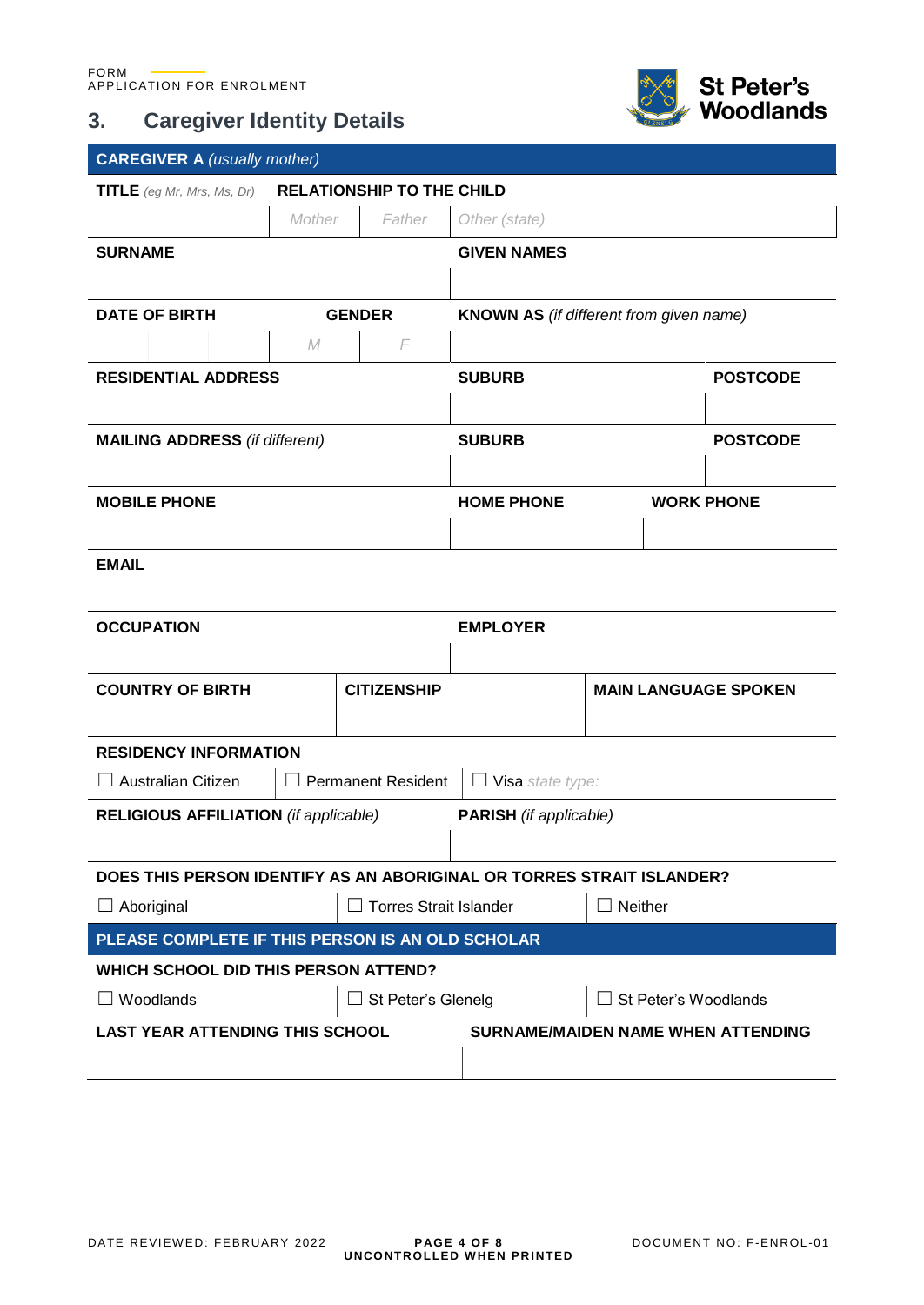

| <b>CAREGIVER B</b> (usually father)                |        |                                  |                                                                                  |                             |                                           |  |
|----------------------------------------------------|--------|----------------------------------|----------------------------------------------------------------------------------|-----------------------------|-------------------------------------------|--|
| <b>TITLE</b> (eg Mr, Mrs, Ms, Dr)                  |        | <b>RELATIONSHIP TO THE CHILD</b> |                                                                                  |                             |                                           |  |
|                                                    | Mother | Father                           | Other (state)                                                                    |                             |                                           |  |
| <b>SURNAME</b>                                     |        |                                  | <b>GIVEN NAMES</b>                                                               |                             |                                           |  |
|                                                    |        |                                  |                                                                                  |                             |                                           |  |
| <b>DATE OF BIRTH</b>                               |        | <b>GENDER</b>                    | <b>KNOWN AS</b> (if different from given name)                                   |                             |                                           |  |
|                                                    | M      | F                                |                                                                                  |                             |                                           |  |
| <b>RESIDENTIAL ADDRESS</b>                         |        |                                  | <b>SUBURB</b>                                                                    |                             | <b>POSTCODE</b>                           |  |
|                                                    |        |                                  |                                                                                  |                             |                                           |  |
| <b>MAILING ADDRESS</b> (if different)              |        |                                  | <b>SUBURB</b>                                                                    |                             | <b>POSTCODE</b>                           |  |
|                                                    |        |                                  |                                                                                  |                             |                                           |  |
| <b>MOBILE PHONE</b>                                |        |                                  | <b>HOME PHONE</b>                                                                |                             | <b>WORK PHONE</b>                         |  |
|                                                    |        |                                  |                                                                                  |                             |                                           |  |
| <b>EMAIL</b>                                       |        |                                  |                                                                                  |                             |                                           |  |
|                                                    |        |                                  |                                                                                  |                             |                                           |  |
| <b>OCCUPATION</b>                                  |        |                                  | <b>EMPLOYER</b>                                                                  |                             |                                           |  |
|                                                    |        |                                  |                                                                                  |                             |                                           |  |
| <b>COUNTRY OF BIRTH</b>                            |        | <b>CITIZENSHIP</b>               |                                                                                  | <b>MAIN LANGUAGE SPOKEN</b> |                                           |  |
|                                                    |        |                                  |                                                                                  |                             |                                           |  |
| <b>RESIDENCY INFORMATION</b><br>Australian Citizen |        | <b>Permanent Resident</b>        | Visa state type:                                                                 |                             |                                           |  |
|                                                    |        |                                  |                                                                                  |                             |                                           |  |
| <b>RELIGIOUS AFFILIATION</b> (if applicable)       |        |                                  | <b>PARISH</b> (if applicable)                                                    |                             |                                           |  |
|                                                    |        |                                  |                                                                                  |                             |                                           |  |
| Aboriginal                                         |        | $\exists$ Torres Strait Islander | DOES THIS PERSON IDENTIFY AS AN ABORIGINAL OR TORRES STRAIT ISLANDER?<br>Neither |                             |                                           |  |
| PLEASE COMPLETE IF THIS PERSON IS AN OLD SCHOLAR   |        |                                  |                                                                                  |                             |                                           |  |
| WHICH SCHOOL DID THIS PERSON ATTEND?               |        |                                  |                                                                                  |                             |                                           |  |
| $\Box$ Woodlands                                   |        | St Peter's Glenelg               |                                                                                  |                             | St Peter's Woodlands                      |  |
| <b>LAST YEAR ATTENDING THIS SCHOOL</b>             |        |                                  |                                                                                  |                             | <b>SURNAME/MAIDEN NAME WHEN ATTENDING</b> |  |
|                                                    |        |                                  |                                                                                  |                             |                                           |  |
|                                                    |        |                                  |                                                                                  |                             |                                           |  |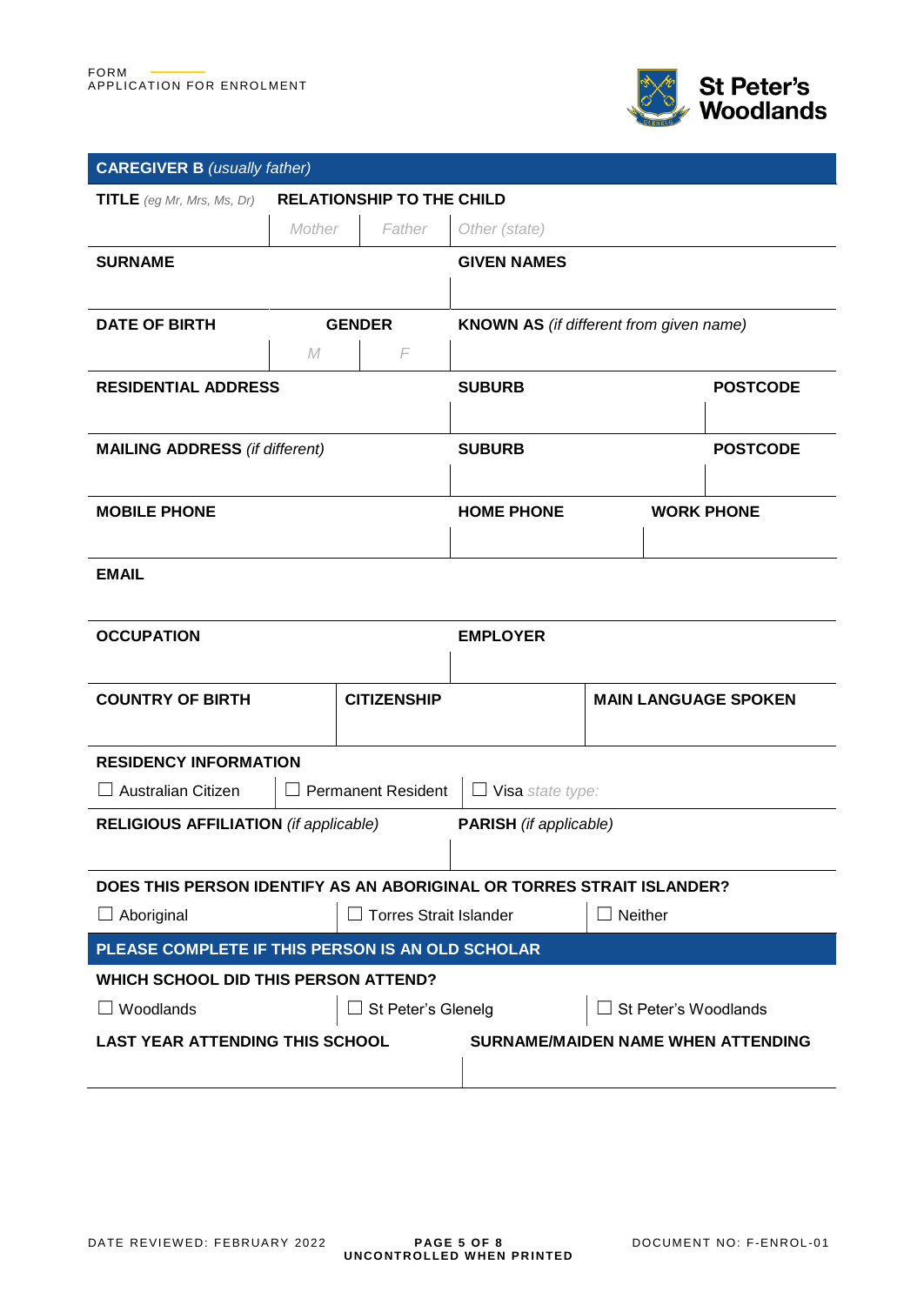

#### **4. Parenting Information**

| CHILD?                               | ARE THERE ANY COURT ORDERS/PARENTING PLANS/RELATED DOCUMENTS AFFECTING THIS |              |           |                                       |               |
|--------------------------------------|-----------------------------------------------------------------------------|--------------|-----------|---------------------------------------|---------------|
| $\sqcup$ Yes                         | $\sqcup$ No                                                                 |              |           |                                       |               |
|                                      | ARE THE PARENTS OF THIS CHILD SEPARATED?                                    |              |           |                                       |               |
| $\Box$ Yes                           | $\Box$ No                                                                   |              |           |                                       |               |
| IF YES, is this separation amicable? |                                                                             | $\sqcap$ Yes | $\Box$ No |                                       |               |
|                                      | IF YES, with whom does the child predominantly reside?                      |              |           | $\Box$ Caregiver A $\Box$ Caregiver B | $\Box$ Shared |
|                                      |                                                                             |              |           |                                       |               |

## **5. Enrolment Details**

*NB: Children must have reached the appropriate age of entry by 30 April of the commencement year in order to be eligible to start in the St Peter's Woodlands Early Learning Programs. This includes the Emerging Learners and Preschool Programs, and Reception.*

| <b>PRIMARY YEARS (R-6)</b>                  |        | <b>EARLY LEARNING PROGRAMS</b>        |  |  |
|---------------------------------------------|--------|---------------------------------------|--|--|
| <b>CALENDAR YEAR OF ENTRY</b>               |        | <b>CALENDAR YEAR OF ENTRY</b>         |  |  |
|                                             |        |                                       |  |  |
| <b>ACADEMIC YEAR LEVEL OF ENTRY</b>         |        | <b>PROGRAM AT COMMENCEMENT IN ELC</b> |  |  |
| Reception                                   | Year 4 | First Steps (from 2yo)                |  |  |
| Year 1                                      | Year 5 | <b>Emerging Learners</b> (from 3yo)   |  |  |
| Year <sub>2</sub>                           | Year 6 | Preschool (from 4yo)                  |  |  |
| Year <sub>3</sub>                           |        |                                       |  |  |
| <b>PROPOSED SECONDARY SCHOOL (if known)</b> |        |                                       |  |  |

# **6. School History**

| <b>PLEASE DETAIL THE CHILD'S EARLY LEARNING AND/OR SCHOOL HISTORY:</b> |            |      |  |  |  |
|------------------------------------------------------------------------|------------|------|--|--|--|
|                                                                        | Year Level | From |  |  |  |
|                                                                        | Year Level | From |  |  |  |
|                                                                        | Year Level | From |  |  |  |
|                                                                        | Year Level | From |  |  |  |

# **7. Other Children in the Family**

| PLEASE DETAIL OTHER CHILDREN IN THE FAMILY (OLDER AND YOUNGER) |   |  |                               |  |                                             |                             |  |
|----------------------------------------------------------------|---|--|-------------------------------|--|---------------------------------------------|-----------------------------|--|
| <b>NAME</b>                                                    |   |  | <b>GENDER   DATE OF BIRTH</b> |  | <b>SCHOOL CURRENTLY</b><br><b>ATTENDING</b> | <b>YEAR</b><br><b>LEVEL</b> |  |
|                                                                | M |  |                               |  |                                             |                             |  |
|                                                                | M |  |                               |  |                                             |                             |  |
|                                                                | M |  |                               |  |                                             |                             |  |
|                                                                | M |  |                               |  |                                             |                             |  |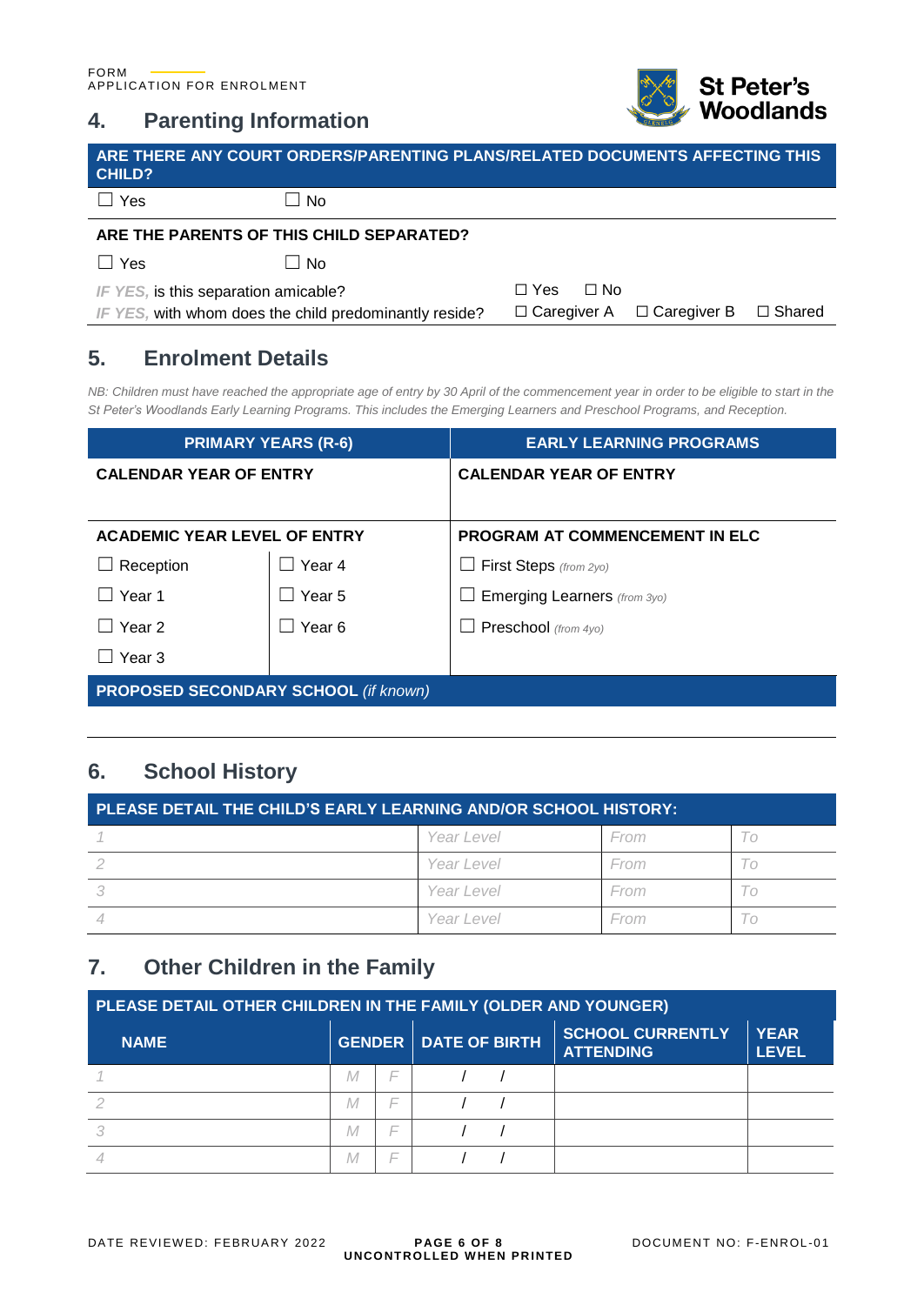

## **8. Reasons for Choosing St Peter's Woodlands**

| WHAT ARE THE REASONS FOR CHOOSING ST PETER'S WOODLANDS FOR YOUR CHILD'S<br><b>EDUCATION?</b> |  |
|----------------------------------------------------------------------------------------------|--|
| Details:                                                                                     |  |
|                                                                                              |  |
|                                                                                              |  |
|                                                                                              |  |
|                                                                                              |  |

## **9. Terms and Conditions of Enrolment**

|              | In enrolling my child at this School, I/we accept that he/she will be educated in the Christian faith within the<br>Anglican tradition.                                                                                                                                                                                 |
|--------------|-------------------------------------------------------------------------------------------------------------------------------------------------------------------------------------------------------------------------------------------------------------------------------------------------------------------------|
| $\mathbf{2}$ | I/we accept that support of School staff and co-operation concerning activities is essential.                                                                                                                                                                                                                           |
| 3            | I/we accept that we will abide by School Policies and Procedures as amended from time to time.                                                                                                                                                                                                                          |
| 4            | I/we accept that the School reserves the right to suspend or expel a student for serious or continuous breaches of<br>School rules, regulations and/or policies, including conduct which bring into disrepute the good name and<br>reputation of the School.                                                            |
| 5            | I/we accept the School Rules, Uniform Regulations and General Conditions regarding fees, as published in the<br>Starter Park and Finance Booklet.                                                                                                                                                                       |
| 6            | I/we accept responsibility for the payment of tuition fees and other costs associated with the education of my/our<br>child as determined and amended from time to time by the School Council (except where exemptions/remissions<br>have been sought and granted) as detailed in the Fees section of the Starter Pack. |
| 7            | I/we understand that one full term's notice must be given in writing or I/we shall be liable for one term's fees in the<br>event that my/our child is withdrawn from the School.                                                                                                                                        |
| 8            | I/we agree to pay all costs associated with the collection of overdue accounts.                                                                                                                                                                                                                                         |
| 9            | I/we accept that the School does not accept liability for damage or loss of any personal possessions of students<br>and that insurance for students' personal possessions is my responsibility.                                                                                                                         |
| 10           | I/we accept that if my child is not an Australian Permanent Resident, I/we must supply the School with the<br>appropriate Visa and the standard fee structure may not apply                                                                                                                                             |

## **10. Enrolling Parent/Caregiver Declaration**

#### **BOTH PARENTS ARE TO READ AND SIGN BELOW**

*I/we acknowledge and accept all the Terms and Conditions (Clauses 1-10) and declare that all of the information provided in this application is true to the best of my/our knowledge.*

| <b>CAREGIVER A SIGNATURE</b> | <b>DATE</b> |  |
|------------------------------|-------------|--|
| <b>CAREGIVER B SIGNATURE</b> | <b>DATE</b> |  |